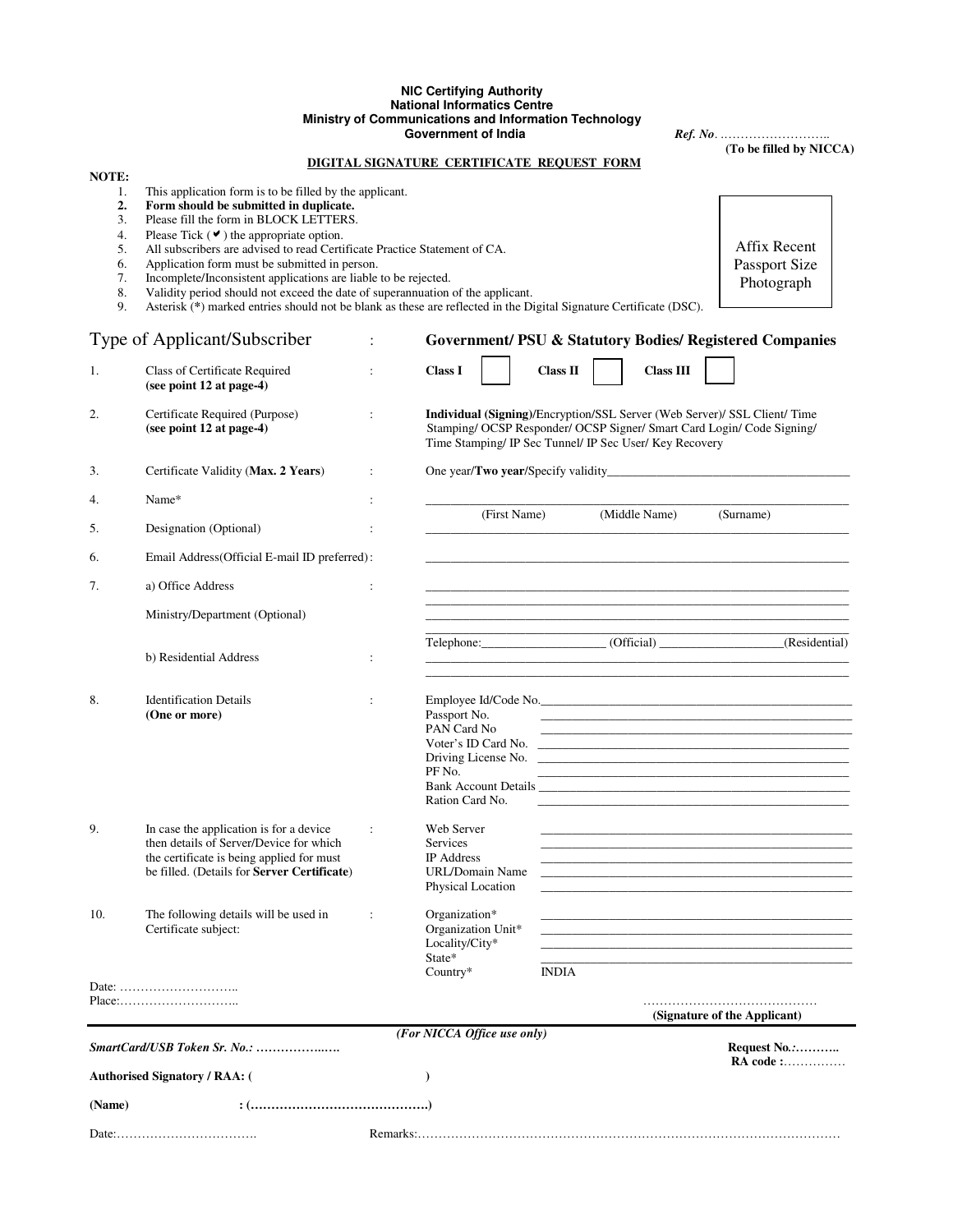### **Declaration by the Subscriber**

I hereby declare and understand that

- 1. I have read the subscriber agreement under Resources (https://nicca.nic.in).
- 2. I shall keep the private key safe and will not share with others.
- 3. I shall verify the contents and the correctness of the certificate before accepting the DSC.
- 4. I understand that my organization name will be part of my DSC.
- 5. I shall send a signed mail to NIC-CA (support@camail.nic.in) to acknowledge the acceptance of the DSC. **I also undertake to sign an additional declaration form in case of Encryption Certificate.**
- 6. I shall not use the private key before acceptance of the DSC.
- 7. I authorize NIC-CA to publish the certificate in the NIC-CA repository after acceptance of the DSC.
- 8. If the private key my DSC is compromised, I shall communicate to NICCA without any delay as per requirement mentioned in Regulation 6 of Information Technology (Certifying Authority) Regulations, 2001.
- **(Doc Id NICCA-FRM-50037.Pdf, available under Repository>CPS & Forms>All Forms at https://nicca.nic.in)** 9. No attempt will be made to gain unauthorized access to NIC-CA facilities.
- 10. I understand the terms and conditions of issued DSC and will use the DSC under the terms of issue as in the Certificate Practice Statement.
- 11. I understand that on cessation of my employment, I shall inform NICCA and my present employer for revocation of my Digital Signature Certificate.
- 12. I certify the following: *(Tick whichever is applicable)* 
	- I have not applied for a DSC with NIC-CA earlier.
		- Fiave hot applied for a BSC with Nic-CA canner.<br>I have been issued a DSC by NIC-CA with Serial no. \_\_\_\_\_\_\_\_\_\_\_\_\_\_\_ and Class- .The status of this DSC is Valid/Revoked/Suspended/Expired.

The information furnished above is true to the best of my knowledge and belief. I will comply with terms and conditions of the Duties of Subscriber (as in section 40-42 of the IT Act2000) and those of the Certificate Practice Statement of the NIC-CA. If at a later stage any information is found to be incorrect or there is non-compliance of the terms and conditions of use of the DSC, NIC-CA will not be responsible for the consequences/ liabilities and will be free to take any action including cancellation of the DSC.

| $Place: \ldots \ldots \ldots \ldots \ldots$       | (Signature of the Applicant) |
|---------------------------------------------------|------------------------------|
| Date: $\dots \dots \dots \dots \dots \dots \dots$ |                              |
|                                                   |                              |

### **For Head of Office or JS (Admn.) for Government Sector/Superior Authority for Banking Sector of Applicant/ Company Secretary of Govt. registered Company**

This is to certify that Mr./Ms **and the Application in the Application form for** the Application form for issue of Digital Signature Certificate for subscriber to the best of my knowledge and belief. I have verified the credential of the applicant as per the records and the **guidelines given at page 5**. I hereby authorize him/her, on behalf of my organization to apply for obtaining Digital Certificate from NIC-CA for the purpose specified above.

Date: ………………….. Place: …………………. Name of Officer with Designation:

Office Email: ……………….

(Signature of Officer with stamp of Org./Office)

------------------------------------------------------------------------------------------------------------------------------------------------------------------- **Verification by SIO / HOD of NIC**  (*Only for Class-2 & Class-3 Certificate*)

(Signature of HOD/SIO, NIC)

Name: ……………………………….. Date: ………………………………... Office Seal:

*This form has to be forwarded to NIC-CA at the following address:*

**National Informatics Centre Certifying Authority (NICCA) National Informatics Centre 1st Floor, A-Block, CGO Complex, Lodi Road, New Delhi - 110003,**  Telephone : 24366176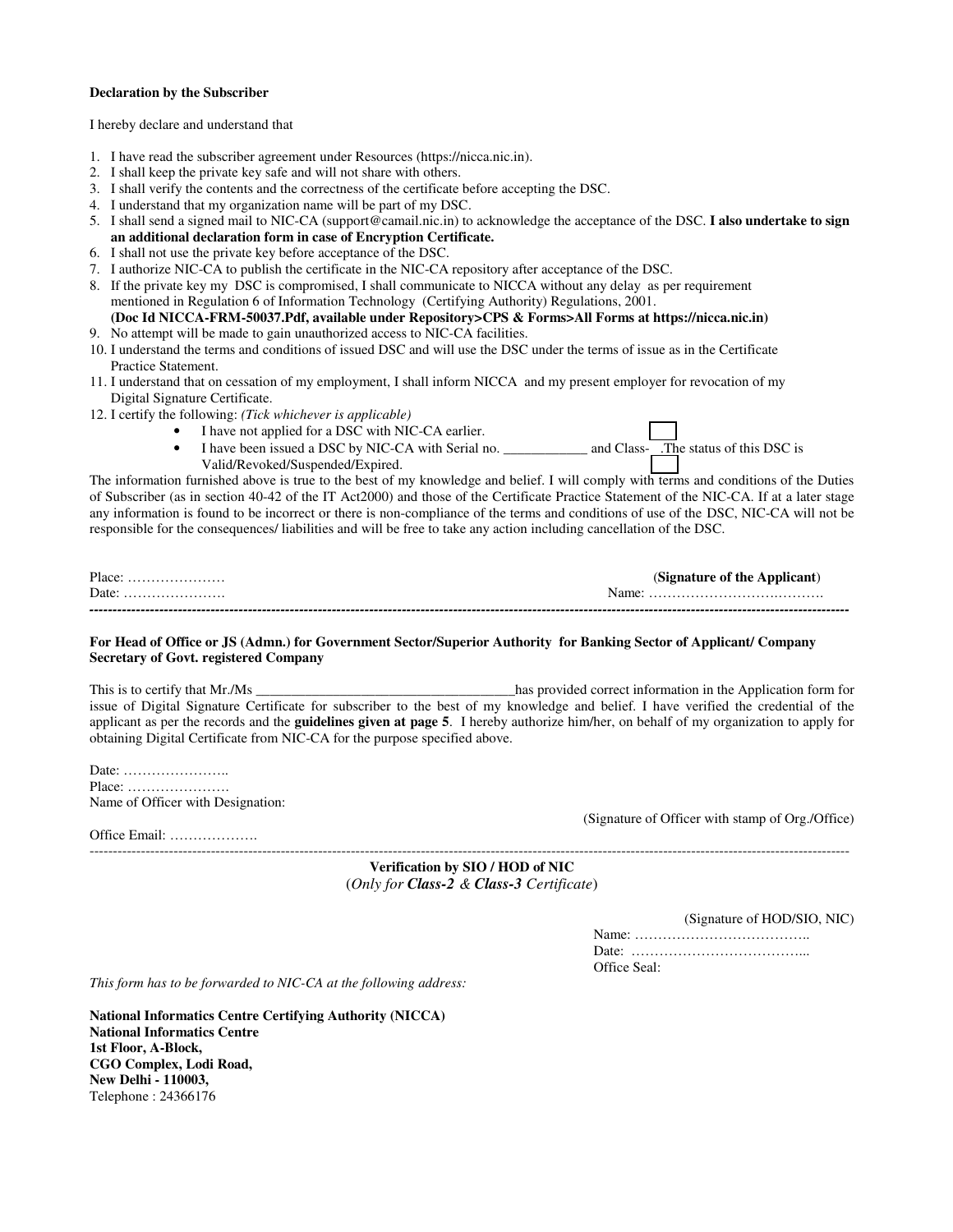### **Additional Declaration by the Subscriber for Encryption Certificate**

I hereby declare and understand that :

- 1. I am solely responsible for the usage of these Certificates/Tokens/ Technology. I shall not hold NICCA responsible for any data loss/damage, arising from the usage of the same.
- 2. I am aware that Key Escrow/Key Archiving of Encryption keys is not done by NICCA and I shall not hold NICCA responsible or approach NICCA for recovery of my private Encryption Key, in case of its loss or otherwise.
- 3. I shall be responsible for compliance to the relevant sections of the IT Act/Indian Telegraphic Act and other Acts/laws of the Indian legal system, pertaining to Encryption/Decryption of any message or document or electronic data, and I shall be liable for associated penal actions, for any breaches thereof.
- 4. NICCA shall not be held responsible and no legal proceedings shall be taken against NICCA for any loss and damage that may occur due to any reason whatsoever including technology upgradation, malfunctioning or partial functioning of the software, USB token, Smart Card or any other system component.
- 5. I am aware that the Encryption Certificate, issued by NICCA is valid only for the suggested usage and for the period mentioned in the certificate. I undertake not to use the Certificate for any other purpose.
- 6. I am conversant with PKI technology, and understand the underlying risks and obligations involved in usage of Encryption Certificate.

I certify the following: *(Tick whichever is applicable)* 

- I have not applied for a Encryption Certificate with NIC-CA earlier.
- I have been issued a Encryption Certificate by NIC-CA with Serial no. \_\_\_\_\_\_\_\_\_\_\_ and Class …….The status of this Encryption Certificate is Valid/Revoked/Suspended/Expired.

The information furnished above is true to the best of my knowledge and belief. I will comply with terms and conditions of the Duties of Subscriber (as in section 40-42 of the IT Act2000) and those of the Certificate Practice Statement of the NIC-CA. If at a later stage any information is found to be incorrect or there is non-compliance of the terms and conditions of use of the Encryption Certificate, NIC-CA will not be responsible for the consequences/ liabilities and will be free to take any action including cancellation of the Encryption Certificate.

| $Place: \ldots \ldots \ldots \ldots \ldots$ | (Signature of the Applicant) |
|---------------------------------------------|------------------------------|
| Date:                                       |                              |
| -------------------------------------       | .                            |

### **Declaration by For Head of Office or JS (Admn.)**

I hereby authorize Mr/Mrs………………………………… employed in this Organization, to apply for Encryption Certificate from NIC-CA. It is further certified that a Policy/Procedure is in place, which describes the complete process for Encryption Key Pair Generation, Backup Procedure for Encryption key pair, safe-keeping of Backups and associated Key Recovery Procedures. The consequences of loss of the key have been explained to the user and he/she has been advised about securing the key and making it available to relevant authorities, in case of emergency.

| Name & Designation: |  |  |  |  |  |  |  |  |  |  |  |  |  |  |  |  |  |
|---------------------|--|--|--|--|--|--|--|--|--|--|--|--|--|--|--|--|--|
|                     |  |  |  |  |  |  |  |  |  |  |  |  |  |  |  |  |  |

…………………………………………………. (Signature of Officer with stamp of Org./Office)

------------------------------------------------------------------------------------------------------------------------------------------------------------------- **Verification by SIO / HOD of NIC** 

(Signature of HOD/SIO, NIC)

Name: ……………………………….. Date: ………………………………..

This form has to be forwarded to NIC-CA at the following address: **Office Seal** :

**National Informatics Centre Certifying Authority (NICCA) NIC, 1st Floor, A-Block, CGO Complex, Lodi Road, New Delhi - 110003, Telephone : 011-24366176**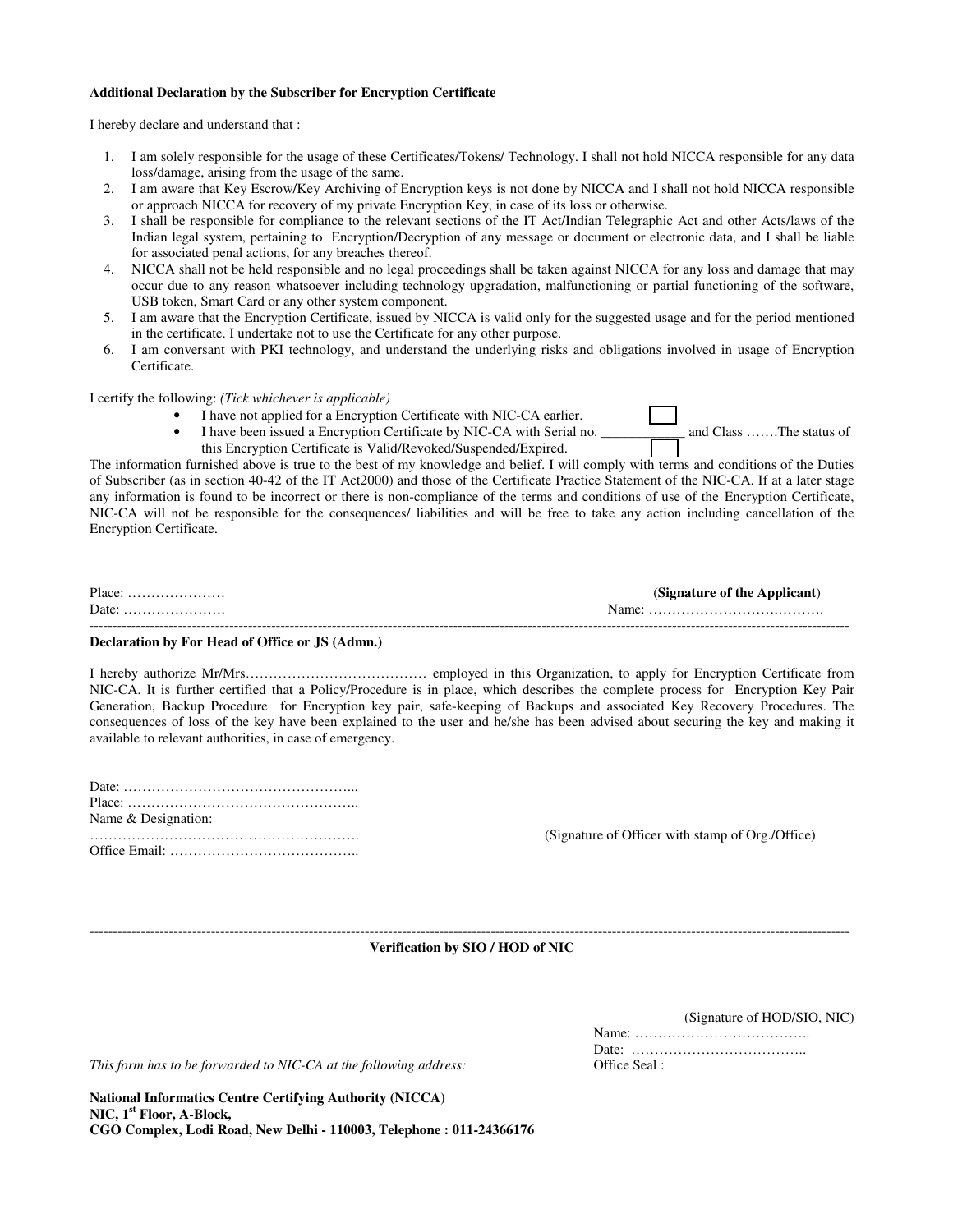# **Instruction for DSC Applicant**

- 1. NIC-CA abides by the Information Technology Act, 2000, laid down by the Govt. of India. The applicant is advised to read this IT Act 2000 under Resources (https://nicca.nic.in).
- 2. To use DSC for exchanging Digitally signed Email, S/MIME compatible Mail clients should be used (Outlook Express/Netscape etc.). Also, please ensure that your email-id is issued from a POP compatible Mail server. For security reasons, NICCA prefers usage of Official E-mail ID.
- 3. The DSC form is required to be filled in duplicate which is downloadable under Repository>CPS & Forms> All Forms>NICCA-FRM-50034.pdf from https://nicca.nic.in. Photocopy of filled form in original signature will also be accepted. After filling the form, the applicant has to submit the application to his parent Department/Ministry for further processing.
- 4. The forwarded DSC application form is processed at NIC-CA for issue of DSC. If all particulars are in order, a User-Id, password and the profile for the applicant is created using the details submitted. This user-id will only be valid for 90 days (i.e., applicant has to generate key pairs request and download certificate within 90 days) failing which; user is required to re-submit fresh DSC application for DSC issuance.
- 5. It is very important to keep the private key securely.
- 6. If the private key is compromised, applicant should immediately inform NIC-CA office by phone 011-24366176 or email at support@camail.nic.in and Login with his user-Id and password at NIC-CA website. The User has to send Request for Revocation/Suspension/Activation form (Doc Id: NICCA-FRM-50037)
- 7. For viewing all valid DSCs and CRLs, the user can access the website (https://nicca.nic.in/) under Repository.
- 8. DSCs are issued on FIPS-140 Level-2 compliant smart card, which allows only maximum **ten numbers of incorrect attempts** for entering pass phrase/ pin. On exceeding this limit, the smart card gets blocked which can't be unblocked even by NIC-CA and hence DSC will have to be revoked and reissued.
- 9. It is important to note that email-id given by the applicant is functional and applicant access the same on regular basis as all communications in regard to DSC like user, revocation, renewal, expiration details is communicated thru the given email-id.
- 10. I understand that on cessation of my employment, I shall inform my present employer and NICCA for revocation of my Digital Signature Certificate.
- 11. For any further clarification, user can write to support@camail.nic.in or visit the NIC-CA website (https://nicca.nic.in).
- **12.** *Types of Classes: Depending upon requirement of assurance level and usage of DSC as described below, the applicant may select one of the classes.*

## *Class-1 Certificate:*

Assurance Level: Provides minimum level of assurance. Subscriber's identity is proved only with help of Distinguished Name –DN and hence provides limited assurance of the identity.

**Suggested Usage**: Signing certificate primarily be used for signing personal emails and encryption certificate is to be used for encrypting digital emails and SSL certificate is used to establish secure communications through the use of secure socket layer (SSL).

*Category* Issued to the Individual from Govt., PSU/Statutory Bodies, Government Registered Companies and Web Servers/Servers within **NIC domain**

## *Class-2 Certificate:*

**Assurance Level**: Provides higher level of assurance confirming the details submitted in the DSC Request Form, including photograph and documentary proof in respect of at least one of the identification details.

Suggested Usage: In addition to the 'suggested usage' mentioned in class I, the class II Signing certificate may also be used for digital signing, code signing, authentication for VPN Client, web form signing, user authentication, Smart Card Logon, single sign-on and signing involved in e-procurement/ e-governance applications.

*Category* Issued to the Individual from Govt., PSU/Statutory Bodies, Government Registered Companies and Web Servers/Servers **in open domain.**

# *Class-3 Certificate:*

*Assurance Level:* Provides highest level of assurances, as verification process is very stringent. Proves existence of name of organizations such as Government Departments/Agencies, PSU/ Govt. Registered Companies and assures applicant's identity authorized to act on behalf of the Government/PSU/Statutory/Autonomous bodies/ Government registered Companies.